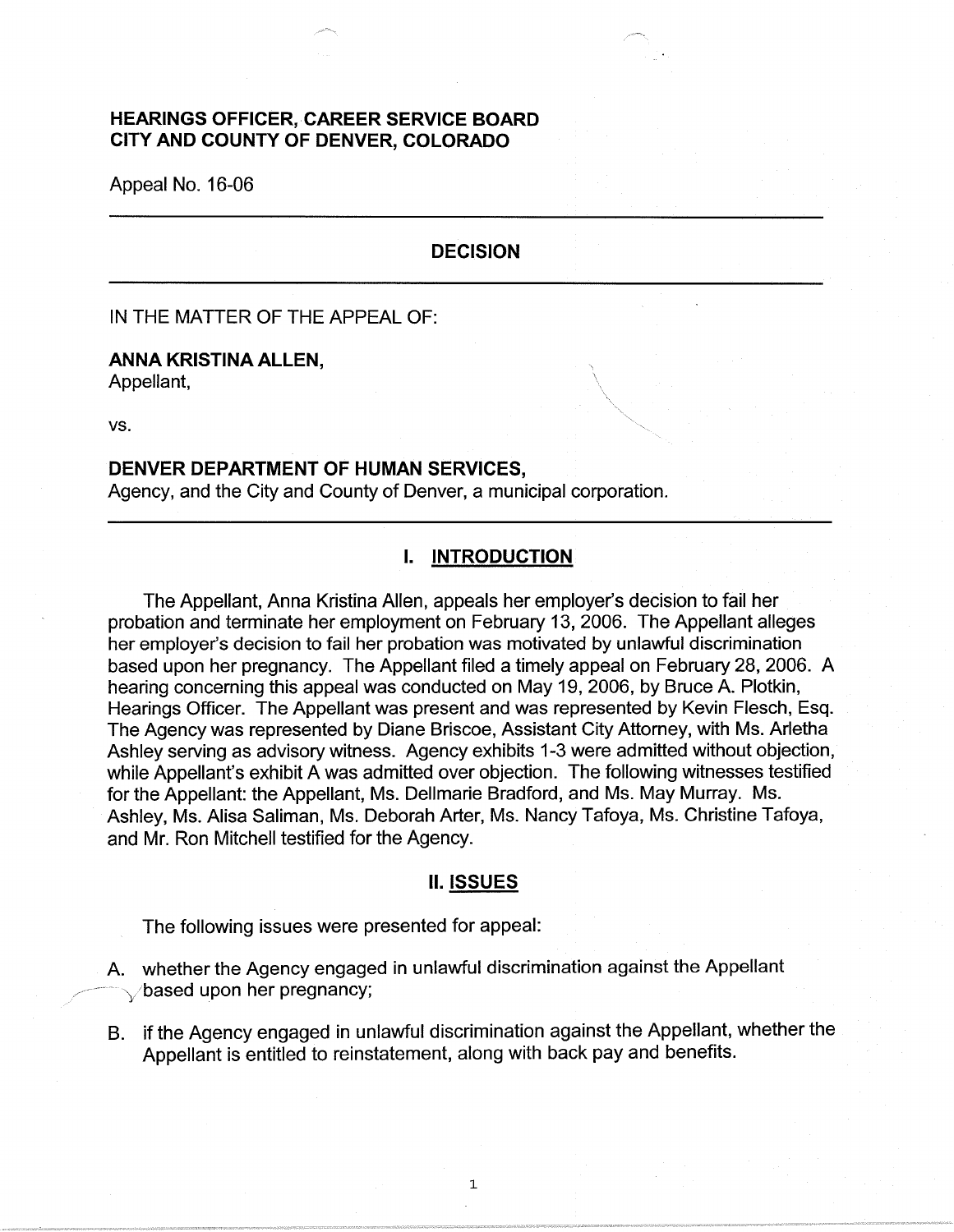#### Ill. **FINDINGS**

The Appellant was a Human Service Aid at the Family Crisis Center, Denver Department of Human Services (the Agency). Juveniles 12 to 18 years old who are in need of supervised living are housed at the center. The Appellant began working there as an on-call Human Service Aid in 2001. Her duties included caring for and monitoring the residents. In August 2004, at her request, the Appellant was re-assigned to the night shift, 10:00 p.m. to 8:00 a.m. the following morning. [N. Tafoya testimony]. The primary duty of night shift aids is to conduct bed-checks every 15 minutes. They also do laundry, meet the needs of awakened residents, fill out paperwork, and prepare the residents for school in the morning. Because the residents are sleeping during most of the night shift, the aids have less contact with residents than the aids on the two other shifts. However, all employees at the Center have contact with the residents, and all are required to participate in the physical restraint of residents who become otherwise uncontrollable. [Ashley testimony]. At all times pertinent to this appeal the Appellant's supervisor was Nancy Tafoya.

On September 16, 2005, the Appellant learned she was pregnant and, soon after, imparted that happy news to her co-workers, [Ashley, Saliman, Arter testimony], and to her supervisor. [Appellant, N. Tafoya testimony]. The following week, she asked Tafoya if she could transfer to a Case Manager position "for safety reasons," [Appellant testimony], although there was no evidence the Appellant had an abnormal or risky pregnancy. Tafoya denied the request. On January 3, 2003, Tafoya hired the Appellant to full-time status as a probationary employee. On January 23, 2006 the Appellant again asked Tafoya for a transfer to the Case Manager position following an incident the previous night in which a resident threatened to "kick my ass." [Appellant, N. Tafoya testimony]. The Appellant stated that incident was the first time in her over four years as an Aid that she felt unsafe. [Appellant testimony, Exhibit A]. Tafoya testified she asked the Appellant to bring a doctor's note so that the Appellant would no longer be required to perform physical restraint of residents, but no note was ever produced. There was no Case Manager position open at the time of the Appellant's request and Tafoya denied the request. [N. Tafoya testimony].

The Appellant complained the Agency had accommodated the request of another pregnant employee, Chantel Rothmerel, to transfer to Case Manager. Tafoya answered Rothmerel's request, some two to three years ago, was granted because she had a history of miscarriages, and she provided a doctor's letter as to her medical risk. Importantly, Rothmerel transferred to a vacant position. [N. Tafoya testimony].

On February 9, 2006, the Agency sent notification to the Appellant that it anticipated she would fail probation. [Exhibit 1]. A meeting with the Appellant was held February 13, 2006 concerning the Agency's notice. Later the same day, the Agency served the Appellant its dual notice of failure to pass probation and notice of separation from employment. [Exhibit 2]. The Appellant filed a timely appeal on February 28, 2006.

2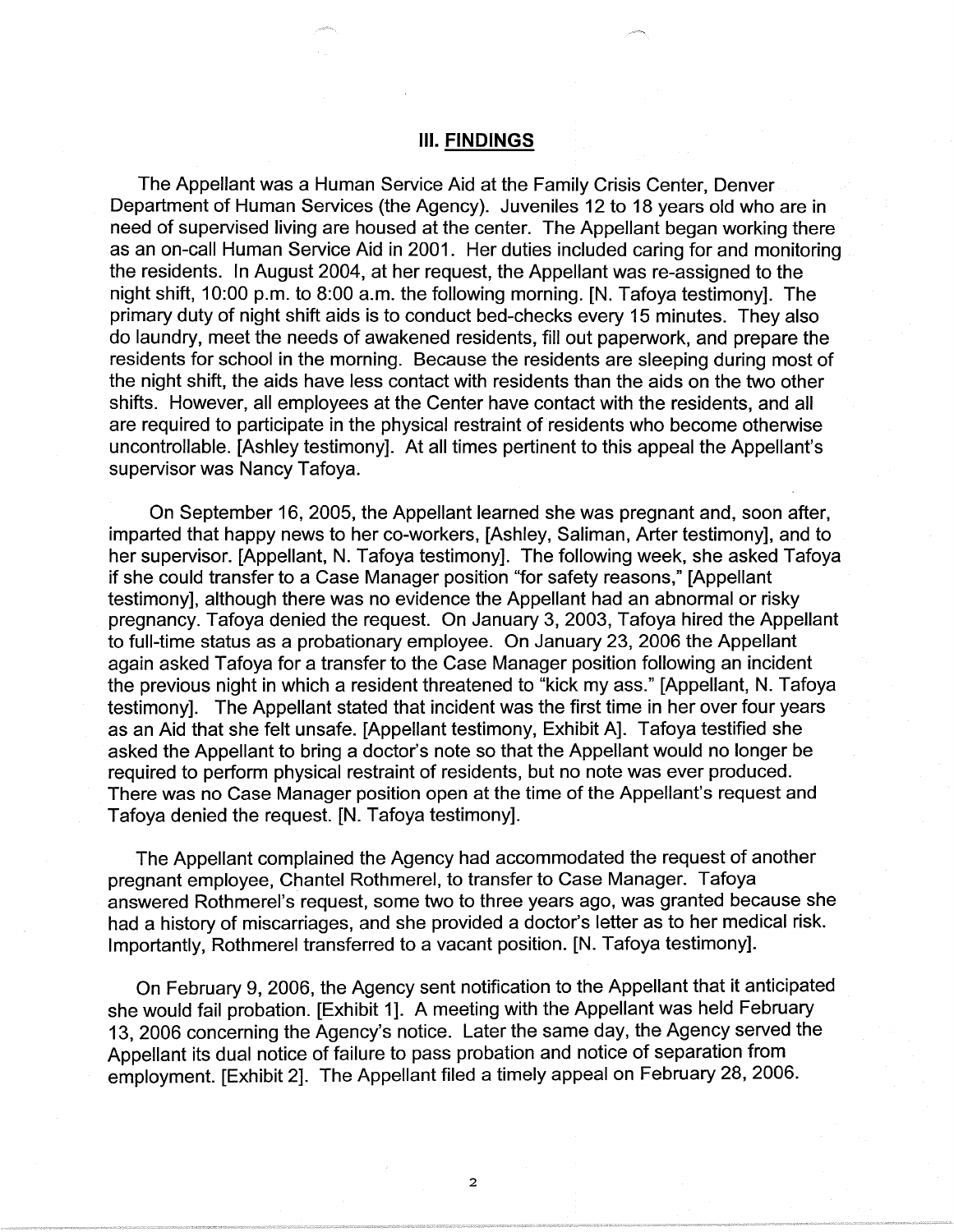#### **IV. ANALYSIS**

#### A. Burden of Proof.

An employee who enters the Career Service gains enormous employment security. Even if a Career Service employee engages in wrongdoing, she is entitled to extensive due process protection, and may be disciplined only for cause, Denver City Charter art. IX, §9.1.1, meaning the employee violated a Career Service Rule, Agency Order, Executive Order, or law. Even then, the Agency may not simply state its case and be done with it. In order to withstand appellate review, the Agency bears the burden of persuasion to prove its case by a preponderance of the evidence.

Such is not the case for an employee on probationary status such as the Appellant. Under the Career Service Rules, a new employee is on probationary status a minimum of six months. CSR 5-52. At the conclusion of probation, the employee either passes or fails her probation. CSR 5-53 A. If the employee is expected to fail probation, the Agency must send notice to that effect, and give the probationary employee an opportunity to meet to discuss the termination of employment. CSR 5-53 D. However, a probationary employee may be fired at any time, for any reason, or even for no reason. The only exception to termination "for any or no reason" is that an agency may not engage in unlawful discrimination. CSR 5-61 1 ). Thus, even in the absence of wrongdoing (cause), the Agency may fire a probationary employee, and the only allowable basis for appeal is unlawful discrimination. CSR 5-61 2). In addition, the burden of persuasion is on the Appellant to prove the separation was based on an unlawful discrimination by a preponderance of the evidence. Consequently, even if the Appellant presents prima facie evidence of discrimination, the Agency needn't respond with cause to terminate, as long as its proffered reason is non-discriminatory. See CSR 5-61 1). If the Agency establishes such a non-discriminatory reason, the Appellant may then introduce evidence the Agency's proffered reason is, in reality a pretext for discrimination. St. Mary's Honor Ctr. v. Hicks, 509 U.S. 502 (U.S. 1993).

### B. The Appellant's Prima Facie Case.

The Appellant establishes a prima facie case or pregnancy discrimination if she establishes: (1) she was a member of a protected group; (2) she was qualified for the modified-duty positions sought; (3) she was denied the modified-duty position sought; and (4) she was denied the modified-duty assignment under circumstances which give rise to an inference of unlawful discrimination. EEOC v. Horizon/CMS Healthcare Corp., 220 F.3d 1184 (10th Cir. 2000).

1. Whether the Appellant was a member of a protected group. The Agency agreed the Appellant, at all times pertinent to her appeal, was pregnant and thus a member of a protected group. Agency opening, closing statements.

2. Whether the Appellant was qualified for the modified duty position she sought. The Agency presented no evidence the Appellant would have failed to qualify for the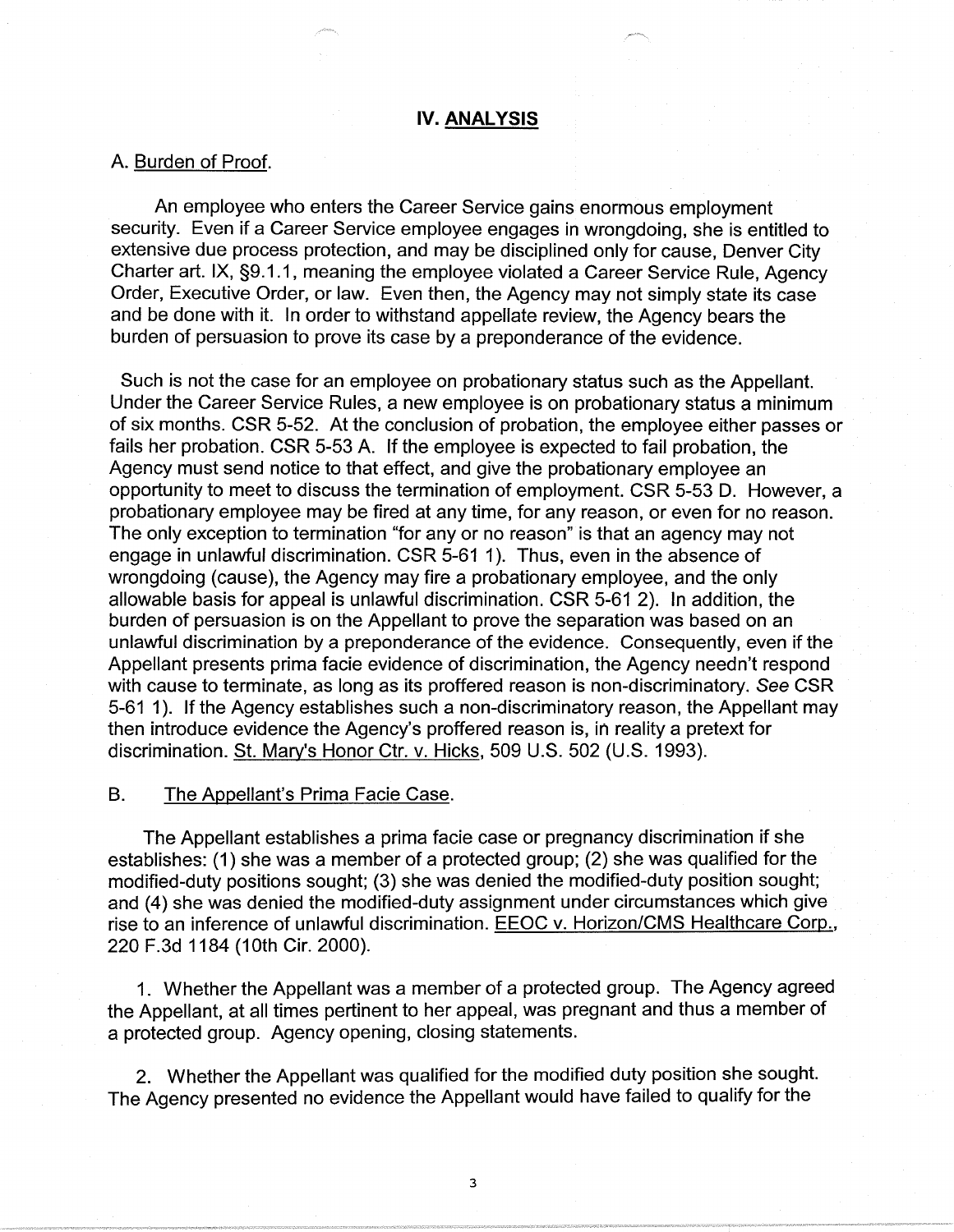Case Manager position she sought, nor did the Appellant present any evidence from which it could be inferred she was not qualified for the Case Manager position.

3. Whether the Appellant was denied the modified-duty position she sought. The Agency agrees the Appellant was denied a request to transfer to the Case Manager position she sought. Agency opening, closing statements.

4. Whether the Agency's denial occurred under circumstances which give rise to an inference of unlawful discrimination. The Appellant's only evidence in this regard was her claim that another pregnant employee, Chantel Rothmerel, was granted a transfer to Case Manager. Here, the Appellant faces an insurmountable problem with her comparison to Rothmerel: Rothmerel is a member of the Appellant's protected class, i.e., pregnant employees; therefore this comparison fails to demonstrate disparate treatment of the Appellant as a pregnant employee, which necessarily requires a comparison to a member of the non-protected group, i.e. a non-pregnant but otherwise similarly situated employee. EEOC v. Horizon/CMS Healthcare Corp., 220 F.3d 1184, 1197 (10th Cir. 2000).

# C. Whether the Agency's stated reasons to fail the Appellant's probation were nondiscriminatory.

In addition to the Appellant's difficulty in establishing a prima facie case, even assuming the Appellant had met her prima facie burden, the Agency presented the following non-discriminatory responses to the Appellant's claims: Rothmerel was transferred to a vacant Case Manager position, while there was no such vacancy when the Appellant asked for a transfer; three other, non-pregnant aids were terminated at the same time as the Appellant; contrary to the Appellant's contention that transferring to the Case Manager position would improve her safety, several Agency witnesses credibly testified (1) all employees at the Center are required to engage in physical restraint, so the Case Manager position would not accomplish the Appellant's purpose of transferring to a safer position, (2) the shift which is the least likely to encounter the need for physical restraint is the night shift, the shift already occupied by the Appellant, (3) the Case Manger position sought by the Appellant would require her to transport, alone, residents to court and other appointments, subjecting her to verbal or physical abuse with no help nearby. [N. Tafoya, Saliman, Ashley testimony]. Finally, the Agency presented evidence the main reason the Appellant failed probation was based upon complaints of several co-workers that the Appellant clashed with her co-workers and was therefore not a good fit. [Ashley testimony]. Finally, another, non-pregnant probationary employee was fired for this same reason (not being a good fit) at the time of the Appellant's separation.

## D. Pretext Evidence.

Neither of the Appellant's two witnesses addressed any Agency action against the Appellant from which discriminatory animus might be inferred. Dellmarie Bradford testified she shared the Appellant's belief the night shift was at times understaffed,

4